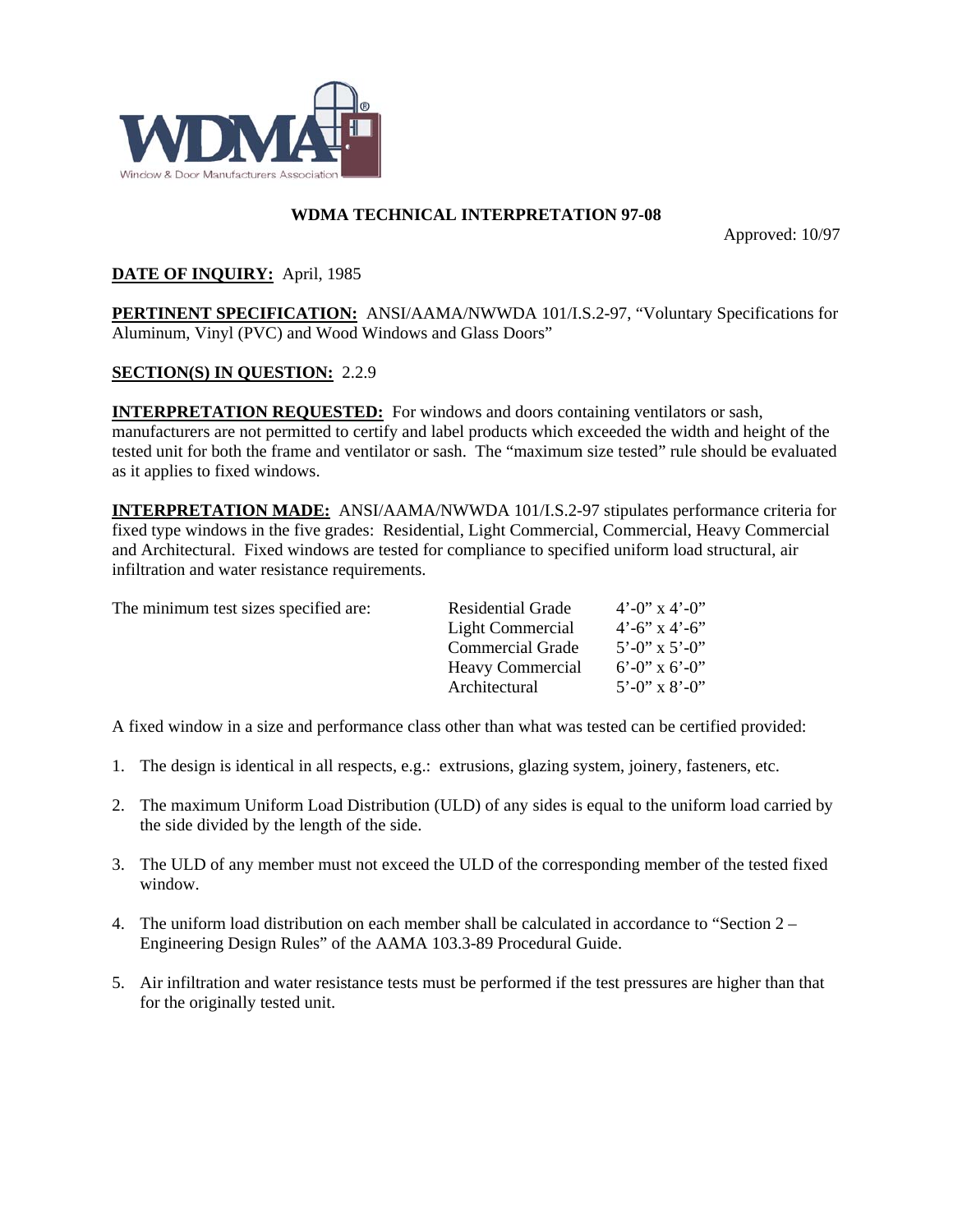Example #1: Window Tested:

| e #1: Window Tested: | Grade             | Residential             |
|----------------------|-------------------|-------------------------|
|                      | Performance Glass |                         |
|                      | Size              | $4^{\circ}$ -0" x 4'-0" |

Calculate the uniform load distribution:



A. Based on the above tested unit, will a 3' 0" x 5'0" fixed unit meet R15?



3' Side – ULD = 
$$
\left(\frac{1}{2}\right)
$$
 (3)  $\left(1\frac{1}{2}\right)$  (22.5)  $x\frac{1}{3}$  = 16.9 lb. per ft.  
5' Side – ULD =  $\left(1\frac{1}{2}\right)$   $\left(3\frac{1}{2}\right)$  (22.5)  $x\frac{1}{5}$  = 23.6 lb. per ft. (Exceeds the 22.5 lb. per ft.  
of the tested unit)

Therefore, the 3'0" x 5'0" unit cannot be labeled unless it is tested.

B. Based on the above tested unit, will a 2'0" x 6'0" fixed unit meet R15?

$$
6'0'' \longrightarrow \frac{1}{6}
$$
  
\n
$$
2' \text{ Side} - \text{ULD} = \left(\frac{1}{2}\right) (2) (1) (22.5) \times \frac{1}{2} = 11.3 \text{ lb. per ft.}
$$
  
\n6' Side - \text{ULD} = (5) (1) (22.5) x  $\frac{1}{6}$  = 18.8 lb. per ft.

Therefore the 2'0" x 6'0" unit may be labeled as meeting class R15 based on the 4'0" x 4'0" unit tested to class R15.